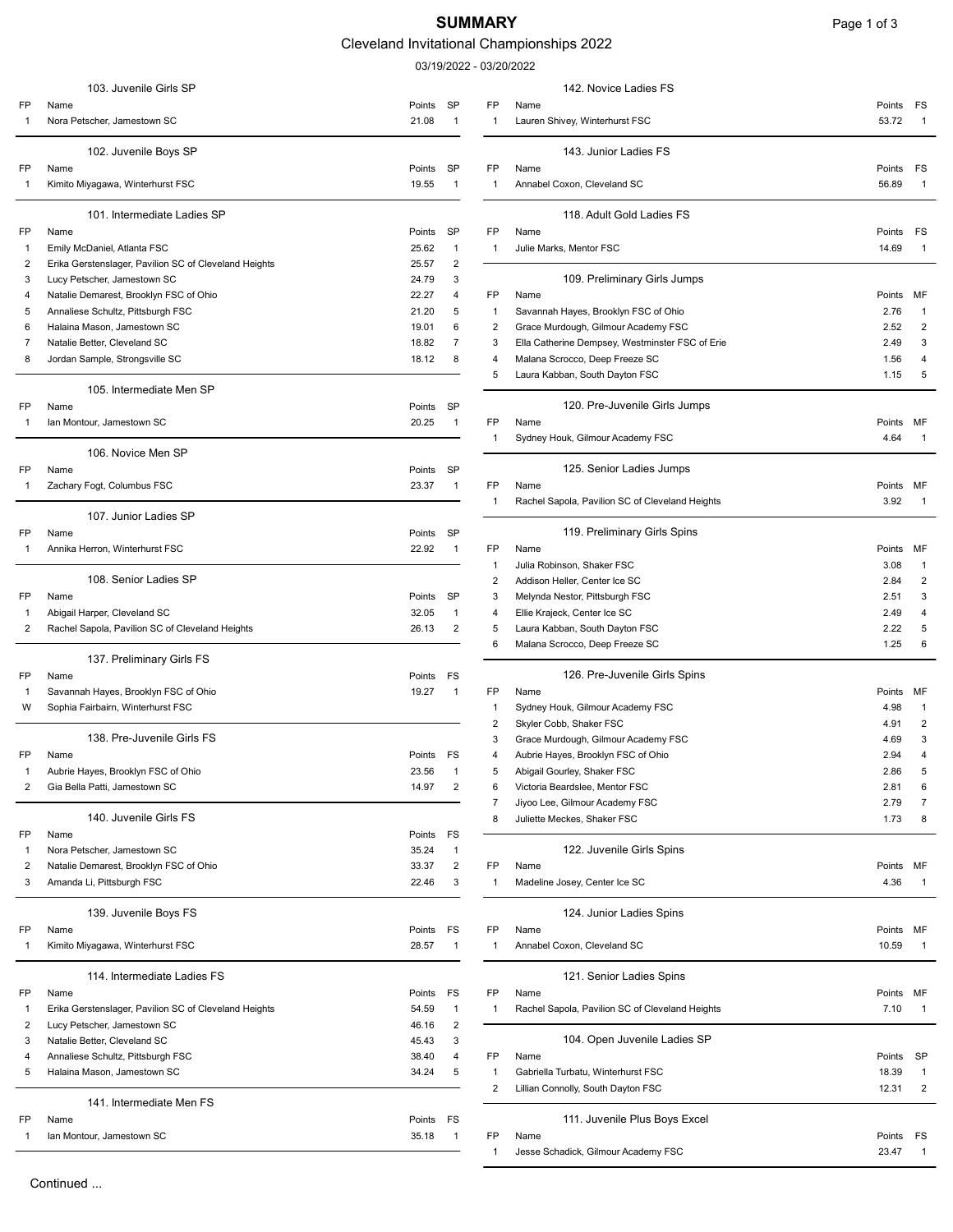## SUMMARY Page 2 of 3

### Cleveland Invitational Championships 2022

03/19/2022 - 03/20/2022

|                         | 149. Preliminary Plus Girls Excel Grp A         |        |                |                | 136. Junior Ladies Excel                    |           |                |
|-------------------------|-------------------------------------------------|--------|----------------|----------------|---------------------------------------------|-----------|----------------|
| FP                      | Name                                            | Points | FS             | FP             | Name                                        | Points FS |                |
| $\mathbf{1}$            | Ellie Krajeck, Center Ice SC                    | 19.73  | $\mathbf{1}$   | 1              | Natalie Eich, Gilmour Academy FSC           | 54.06     | -1             |
| 2                       | Julia Robinson, Shaker FSC                      | 17.67  | $\overline{2}$ | 2              | Sydney Marksberry, Gilmour Academy FSC      | 47.73     | 2              |
| 3                       | Annabelle Lee, Center Ice SC                    | 17.43  | 3              | 3              | Annika Herron, Winterhurst FSC              | 45.95     | 3              |
| 4                       | Anne Yoshioka, Gilmour Academy FSC              | 17.42  | 4              | 4              | Ruby Rauser, Gilmour Academy FSC            | 41.36     | $\overline{4}$ |
| 5                       | Caroline Beardslee, Mentor FSC                  | 17.02  | 5              |                |                                             |           |                |
| 6                       | Abigail Gourley, Shaker FSC                     | 16.30  | 6              |                | 135. Senior Ladies Excel                    |           |                |
| 7                       | Ella Catherine Dempsey, Westminster FSC of Erie | 15.04  | $\overline{7}$ | FP             | Name                                        | Points    | FS             |
| 8                       | Daniella Puma, Forestwood FSC of Parma Ohio     | 14.38  | 8              | 1              | Abigail Harper, Cleveland SC                | 71.92     |                |
|                         |                                                 |        |                | 2              | Anna Kate Graban, Shaker FSC                | 56.98     | $\overline{2}$ |
|                         | 153. Preliminary Plus Girls Excel Grp B         |        |                |                |                                             |           |                |
| FP                      | Name                                            | Points | FS             |                | 116. Intermediate Plus Ladies Excel         |           |                |
| $\mathbf{1}$            | Ren Yoshioka, Gilmour Academy FSC               | 20.09  | $\overline{1}$ | FP             | Name                                        | Points    | FS             |
| $\overline{2}$          | Emily Stickle, Gilmour Academy FSC              | 18.77  | 2              | 1              | Emily McDaniel, Atlanta FSC                 | 40.03     | -1             |
| 3                       | Abigail Kubit, Forestwood FSC of Parma Ohio     | 17.74  | 3              | 2              | Jordan Sample, Strongsville SC              | 37.63     | 2              |
| 4                       | Addison Heller, Center Ice SC                   | 17.42  | $\overline{4}$ | 3              | Sarah Gray, Center Ice SC                   | 31.94     | 3              |
| 5                       | Juliette Meckes, Shaker FSC                     | 16.12  | 5              | 4              | Abigail Thomas, Center Ice SC               | 30.76     | 4              |
| 6                       | Laura Kabban, South Dayton FSC                  | 15.28  | 6              | 5              | Gabriella Turbatu, Winterhurst FSC          | 29.61     | 5              |
| 7                       | Camille Hemphill, Gilmour Academy FSC           | 14.36  | 7              | 6              | Ava Patti, Jamestown SC                     | 28.55     | 6              |
| 8                       | Malana Scrocco, Deep Freeze SC                  | 14.01  | 8              |                |                                             |           |                |
|                         |                                                 |        |                |                | 129. High Beginner Lyrical Pop              |           |                |
|                         | 110. Preliminary Plus Boys Excel                |        |                | <b>FP</b>      | Name                                        | Points    | SC             |
| FP                      | Name                                            | Points | FS             | -1             | Lauren Smith, South Dayton FSC              | 17.56     |                |
| -1                      | Brayden Belloma, Strongsville SC                | 14.92  | -1             |                |                                             |           |                |
| 2                       | Owen Capps, Center Ice SC                       | 11.84  | $\overline{2}$ |                | 127. Beginner-High Beginner-Pre-Prel Charac |           |                |
|                         |                                                 |        |                | FP             | Name                                        | Points SC |                |
|                         | 133. Pre-Juvenile Plus Girls Excel              |        |                | 1              | Lilia Campbell, Deep Freeze SC              | 27.19     |                |
| FP                      | Name                                            | Points | FS             | 2              | Lily Krebs, Center Ice SC                   | 20.06     | $\overline{2}$ |
| -1                      | Victoria Beardslee, Mentor FSC                  | 22.65  | -1             | 3              | Mia Martin, Deep Freeze SC                  | 19.45     | 3              |
| 2                       | Grace Murdough, Gilmour Academy FSC             | 22.28  | $\overline{2}$ |                |                                             |           |                |
| 3                       | Skyler Cobb, Shaker FSC                         | 22.26  | 3              |                | 144. Preliminary Character Performance      |           |                |
| 4                       | Claire Robinson, Columbus FSC                   | 22.13  | 4              | FP             | Name                                        | Points    | - SC           |
| 5                       | Alyssa Celesky, Strongsville SC                 | 19.66  | 5              | 1              | Megan Mauch, Chelsea FSC                    | 16.50     |                |
| 6                       | Hazel Troyer, Center Ice SC                     | 19.34  | 6              | 2              | Savannah Hayes, Brooklyn FSC of Ohio        | 16.33     | $\overline{2}$ |
|                         |                                                 |        |                | 3              | Maryn CieChanski, Chelsea FSC               | 15.10     | 3              |
|                         | 112. Juvenile Girls Excel                       |        |                | $\overline{4}$ | Daniella Puma, Forestwood FSC of Parma Ohio | 14.22     | 4              |
| FP                      | Name                                            | Points | FS             | 5              | Gia Bella Patti, Jamestown SC               | 12.65     | 5              |
| -1                      | Kayla Thomas, Thomas Creek FSC                  | 22.54  | 1              | 6              | Abrianna Smith, Chelsea FSC                 | 11.23     | 6              |
| 2                       | Sonia Robinson, Shaker FSC                      | 20.17  | $\overline{2}$ | 7              | Laura Kabban, South Dayton FSC              | 10.73     | 7              |
|                         |                                                 |        |                |                |                                             |           |                |
|                         | 132. Juvenile Plus Girls Excel                  |        |                |                | 151. Pre-Juvenile Character Performance     |           |                |
| FP                      | Name                                            | Points | FS             | FP             | Name                                        | Points SC |                |
|                         | Shaelyn Logue, Winterhurst FSC                  | 30.26  |                |                | Charlotte Williams, Chelsea FSC             | 17.92     | $\overline{1}$ |
| 2                       | Sydney Houk, Gilmour Academy FSC                | 30.15  | $\overline{2}$ |                |                                             |           |                |
| 3                       | Danielle Goudas, Pittsburgh FSC                 | 21.71  | 3              |                | 152. Juvenile-Open Juvenile Character Perfo |           |                |
| $\overline{4}$          | Jiyoo Lee, Gilmour Academy FSC                  | 20.17  | 4              | FP             | Name                                        | Points SC |                |
|                         |                                                 |        |                |                | Sydney Brandt, Chelsea FSC                  | 22.86     |                |
|                         | 115. Intermediate Ladies Excel                  |        |                | $\overline{2}$ | Maggie Baldwin, Chelsea FSC                 | 18.70     | $\overline{2}$ |
| FP                      | Name                                            | Points | FS             |                |                                             |           |                |
| $\overline{\mathbf{1}}$ | Elise Kartesz, Jamestown SC                     | 30.30  | -1             |                | 154. Intermediate-Novice Character Performa |           |                |
| 2                       | Hanna Kiko, Winterhurst FSC                     | 26.44  | $\overline{2}$ | FP             | Name                                        | Points SC |                |
| 3                       | Madeline Josey, Center Ice SC                   | 26.32  | 3              | 1              | Madison Majeske, Chelsea FSC                | 26.08     | -1             |
| 4                       | Madison Nicholls, Center Ice SC                 | 25.19  | $\overline{4}$ | 2              | Josie Jackson, Chelsea FSC                  | 22.55     | $\overline{2}$ |
|                         |                                                 |        |                | 3              | Alex Davis, Chelsea FSC                     | 17.71     | 3              |
|                         | 113. Intermediate Men Excel                     |        |                |                |                                             |           |                |
| FP                      | Name                                            | Points | FS             |                | 128. Adult Bronze Character Performance     |           |                |
| -1                      | David Kuang, Shaker FSC                         | 17.55  | -1             | FP             | Name                                        | Points    | - SC           |
|                         |                                                 |        |                | -1             | Jenna Benson, Deep Freeze SC                | 17.65     | -1             |
|                         | 134. Novice Ladies Excel                        |        |                |                |                                             |           |                |
| FP                      | Name                                            | Points | FS             |                | 156. Preliminary Comedic Impressions        |           |                |
| -1                      | Alexa Hapstak, Center Ice SC                    | 44.00  | $\mathbf{1}$   | FP             | Name                                        | Points SC |                |
| 2                       | Gabrielle Celesky, Strongsville SC              | 40.58  | $\overline{2}$ | 1              | Megan Mauch, Chelsea FSC                    | 17.90     |                |
| 3                       | Chloe OBrien, Brooklyn FSC of Ohio              | 34.99  | 3              |                |                                             |           |                |
| W                       | Polina Hock, Columbus FSC                       |        |                |                | 130. Open Juvenile Comedic Impressions      |           |                |
|                         |                                                 |        |                | FP             | Name                                        | Points    | SC             |
|                         | 123. Open Juvenile Ladies Spins Challenge       |        |                | -1             | Sonia Robinson, Shaker FSC                  | 22.28     |                |
|                         | <b>NOT STARTED</b>                              |        |                |                |                                             |           |                |

| 7              | Ella Catherine Dempsey, Westminster FSC of Erie | 15.04  | 7              | FP           | Name                                        | Points    | FS             |
|----------------|-------------------------------------------------|--------|----------------|--------------|---------------------------------------------|-----------|----------------|
| 8              | Daniella Puma, Forestwood FSC of Parma Ohio     | 14.38  | 8              | -1           | Abigail Harper, Cleveland SC                | 71.92     | $\mathbf{1}$   |
|                |                                                 |        |                | 2            | Anna Kate Graban, Shaker FSC                | 56.98     | $\overline{2}$ |
|                | 153. Preliminary Plus Girls Excel Grp B         |        |                |              |                                             |           |                |
| FP             | Name                                            | Points | FS             |              | 116. Intermediate Plus Ladies Excel         |           |                |
| -1             | Ren Yoshioka, Gilmour Academy FSC               | 20.09  | $\mathbf{1}$   | FP           | Name                                        | Points    | FS             |
|                |                                                 |        |                |              |                                             |           |                |
| 2              | Emily Stickle, Gilmour Academy FSC              | 18.77  | $\overline{c}$ | 1            | Emily McDaniel, Atlanta FSC                 | 40.03     | $\mathbf{1}$   |
| 3              | Abigail Kubit, Forestwood FSC of Parma Ohio     | 17.74  | 3              | 2            | Jordan Sample, Strongsville SC              | 37.63     | $\overline{2}$ |
| 4              | Addison Heller, Center Ice SC                   | 17.42  | 4              | 3            | Sarah Gray, Center Ice SC                   | 31.94     | 3              |
| 5              | Juliette Meckes, Shaker FSC                     | 16.12  | 5              | 4            | Abigail Thomas, Center Ice SC               | 30.76     | 4              |
| 6              | Laura Kabban, South Dayton FSC                  | 15.28  | 6              | 5            | Gabriella Turbatu, Winterhurst FSC          | 29.61     | 5              |
| 7              | Camille Hemphill, Gilmour Academy FSC           | 14.36  | 7              | 6            | Ava Patti, Jamestown SC                     | 28.55     | 6              |
| 8              | Malana Scrocco, Deep Freeze SC                  | 14.01  | 8              |              |                                             |           |                |
|                |                                                 |        |                |              | 129. High Beginner Lyrical Pop              |           |                |
|                | 110. Preliminary Plus Boys Excel                |        |                | FP           | Name                                        | Points    | SС             |
| FP             | Name                                            | Points | FS             | $\mathbf{1}$ | Lauren Smith, South Dayton FSC              | 17.56     | $\mathbf{1}$   |
| -1             | Brayden Belloma, Strongsville SC                | 14.92  | -1             |              |                                             |           |                |
| 2              | Owen Capps, Center Ice SC                       | 11.84  | $\overline{c}$ |              | 127. Beginner-High Beginner-Pre-Prel Charac |           |                |
|                |                                                 |        |                | FP           | Name                                        | Points    | SС             |
|                | 133. Pre-Juvenile Plus Girls Excel              |        |                | $\mathbf{1}$ | Lilia Campbell, Deep Freeze SC              | 27.19     | $\mathbf{1}$   |
| FP             | Name                                            | Points | FS             | 2            | Lily Krebs, Center Ice SC                   | 20.06     | $\overline{2}$ |
| $\overline{1}$ | Victoria Beardslee, Mentor FSC                  | 22.65  | $\overline{1}$ | 3            | Mia Martin, Deep Freeze SC                  | 19.45     | 3              |
| $\overline{2}$ | Grace Murdough, Gilmour Academy FSC             | 22.28  | $\overline{2}$ |              |                                             |           |                |
| 3              | Skyler Cobb, Shaker FSC                         | 22.26  | 3              |              | 144. Preliminary Character Performance      |           |                |
| 4              | Claire Robinson, Columbus FSC                   | 22.13  | $\overline{4}$ | FP           | Name                                        | Points    | SС             |
| 5              | Alyssa Celesky, Strongsville SC                 | 19.66  | 5              | $\mathbf{1}$ | Megan Mauch, Chelsea FSC                    | 16.50     | $\overline{1}$ |
|                | Hazel Troyer, Center Ice SC                     |        | 6              |              |                                             | 16.33     | $\overline{2}$ |
| 6              |                                                 | 19.34  |                | 2            | Savannah Hayes, Brooklyn FSC of Ohio        |           |                |
|                |                                                 |        |                | 3            | Maryn CieChanski, Chelsea FSC               | 15.10     | 3              |
|                | 112. Juvenile Girls Excel                       |        |                | 4            | Daniella Puma, Forestwood FSC of Parma Ohio | 14.22     | 4              |
| FP             | Name                                            | Points | FS             | 5            | Gia Bella Patti, Jamestown SC               | 12.65     | 5              |
| -1             | Kayla Thomas, Thomas Creek FSC                  | 22.54  | $\mathbf{1}$   | 6            | Abrianna Smith, Chelsea FSC                 | 11.23     | 6              |
| 2              | Sonia Robinson, Shaker FSC                      | 20.17  | 2              | 7            | Laura Kabban, South Dayton FSC              | 10.73     | 7              |
|                |                                                 |        |                |              |                                             |           |                |
|                | 132. Juvenile Plus Girls Excel                  |        |                |              | 151. Pre-Juvenile Character Performance     |           |                |
| FP             | Name                                            | Points | FS             | FP           | Name                                        | Points    | SС             |
| $\mathbf{1}$   | Shaelyn Logue, Winterhurst FSC                  | 30.26  | $\mathbf{1}$   | 1            | Charlotte Williams, Chelsea FSC             | 17.92     | $\overline{1}$ |
| 2              | Sydney Houk, Gilmour Academy FSC                | 30.15  | $\overline{2}$ |              |                                             |           |                |
| 3              | Danielle Goudas, Pittsburgh FSC                 | 21.71  | 3              |              | 152. Juvenile-Open Juvenile Character Perfo |           |                |
| 4              | Jiyoo Lee, Gilmour Academy FSC                  | 20.17  | 4              | FP           | Name                                        | Points    | SС             |
|                |                                                 |        |                | $\mathbf{1}$ | Sydney Brandt, Chelsea FSC                  | 22.86     | $\mathbf{1}$   |
|                | 115. Intermediate Ladies Excel                  |        |                | 2            | Maggie Baldwin, Chelsea FSC                 | 18.70     | 2              |
|                | Name                                            | Points | FS             |              |                                             |           |                |
| 1              | Elise Kartesz, Jamestown SC                     | 30.30  | $\mathbf{1}$   |              | 154. Intermediate-Novice Character Performa |           |                |
| 2              | Hanna Kiko, Winterhurst FSC                     | 26.44  | $\overline{2}$ | FP           | Name                                        | Points SC |                |
| 3              | Madeline Josey, Center Ice SC                   | 26.32  | 3              | -1           | Madison Majeske, Chelsea FSC                | 26.08     |                |
| 4              | Madison Nicholls, Center Ice SC                 | 25.19  | 4              | 2            | Josie Jackson, Chelsea FSC                  | 22.55     | $\overline{2}$ |
|                |                                                 |        |                | 3            | Alex Davis, Chelsea FSC                     | 17.71     | 3              |
|                | 113. Intermediate Men Excel                     |        |                |              |                                             |           |                |
| FP             | Name                                            | Points | FS             |              | 128. Adult Bronze Character Performance     |           |                |
| -1             | David Kuang, Shaker FSC                         | 17.55  | $\mathbf{1}$   | FP           | Name                                        | Points    | SС             |
|                |                                                 |        |                | $\mathbf{1}$ | Jenna Benson, Deep Freeze SC                | 17.65     | $\overline{1}$ |
|                | 134. Novice Ladies Excel                        |        |                |              |                                             |           |                |
| FP             | Name                                            | Points | FS             |              | 156. Preliminary Comedic Impressions        |           |                |
| $\mathbf{1}$   | Alexa Hapstak, Center Ice SC                    | 44.00  | $\mathbf{1}$   | FP           | Name                                        | Points    | sc             |
|                |                                                 |        |                |              |                                             |           |                |
| 2              | Gabrielle Celesky, Strongsville SC              | 40.58  | $\overline{2}$ | $\mathbf{1}$ | Megan Mauch, Chelsea FSC                    | 17.90     | $\mathbf{1}$   |
| 3              | Chloe OBrien, Brooklyn FSC of Ohio              | 34.99  | 3              |              |                                             |           |                |
| w              | Polina Hock, Columbus FSC                       |        |                |              | 130. Open Juvenile Comedic Impressions      |           |                |
|                |                                                 |        |                | FP           | Name                                        | Points    | -SC            |
|                |                                                 |        |                |              | Sonia Robinson, Shaker FSC                  | 22.28     | $\overline{1}$ |
|                | 123. Open Juvenile Ladies Spins Challenge       |        |                | -1           |                                             |           |                |